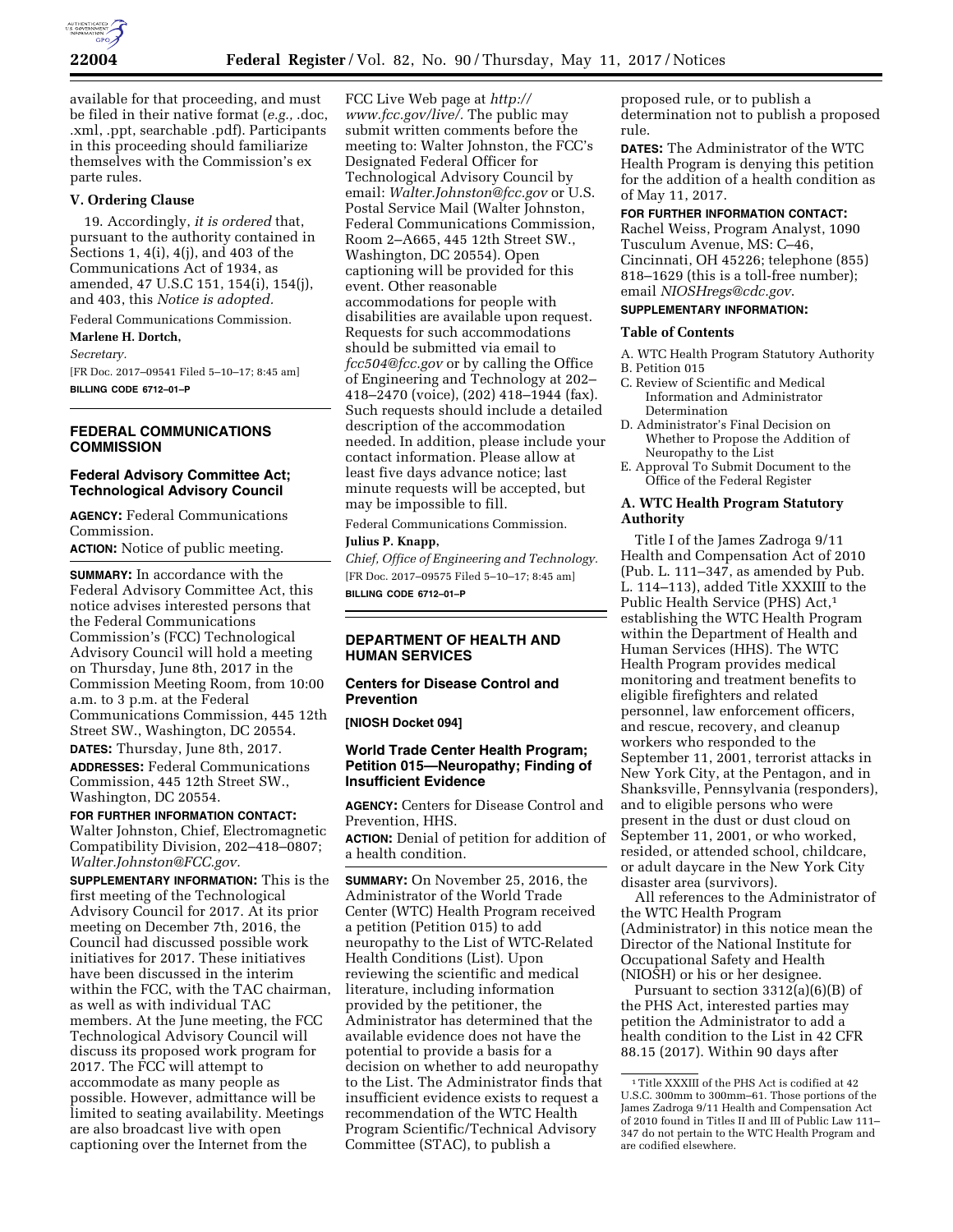receipt of a petition to add a condition to the List, the Administrator must take one of the following four actions described in section 3312(a)(6)(B) and 42 CFR 88.16(a)(2): (1) Request a recommendation of the STAC; (2) publish a proposed rule in the **Federal Register** to add such health condition; (3) publish in the **Federal Register** the Administrator's determination not to publish such a proposed rule and the basis for such determination; or (4) publish in the **Federal Register** a determination that insufficient evidence exists to take action under (1) through (3) above. However, in accordance with 42 CFR 88.16(a)(5), the Administrator is required to consider a new petition for a previously-evaluated health condition determined not to qualify for addition to the List only if the new petition presents a new medical basis—evidence not previously reviewed by the Administrator—for the association between 9/11 exposures and the condition to be added.

In addition to the regulatory provisions, the WTC Health Program has developed policies to guide the review of submissions and petitions,<sup>2</sup> as well as the analysis of evidence supporting the potential addition of a non-cancer health condition to the List.3 In accordance with the aforementioned non-cancer health condition addition policy, the Administrator directs the WTC Health Program to conduct a review of the scientific literature to determine if the available scientific information has the potential to provide a basis for a decision on whether to add the health condition to the List. A literature review includes a search for peer-reviewed, published epidemiologic studies (including direct observational studies in the case of health conditions such as injuries) about the health condition among 9/11-exposed populations; such studies are considered ''relevant.'' Relevant studies identified in the literature search are further reviewed for their quantity and quality to provide a basis for deciding whether to propose adding the health

condition to the List. Where the available evidence has the potential to provide a basis for a decision, the scientific and medical evidence is further assessed to determine whether a causal relationship between 9/11 exposures and the health condition is supported. A health condition may be added to the List if peer-reviewed, published, direct observational or epidemiologic studies provide substantial support<sup>4</sup> for a causal relationship between 9/11 exposures and the health condition in 9/11 exposed populations. If the evidence assessment provides only modest support<sup>5</sup> for a causal relationship between 9/11 exposures and the health condition, the Administrator may then evaluate additional peer-reviewed, published epidemiologic studies, conducted among non-9/11-exposed populations, evaluating associations between the health condition of interest and 9/11 agents.<sup>6</sup> If that additional assessment establishes substantial support for a causal relationship between a 9/11 agent or agents and the health condition, the health condition may be added to the List.

#### **B. Petition 015**

On November 25, 2016, the Administrator received a petition from a New York City Police Department (NYPD) responder who worked at Ground Zero, requesting the addition of neuropathy to the List. The petition referenced studies conducted by researchers from Winthrop University which, according to the petitioner, found that 9/11 exposures led to nerve damage.7

A valid petition must include sufficient medical basis for the association between the September 11, 2001, terrorist attacks and the health condition to be added; in accordance with WTC Health Program policy, reference to a peer-reviewed, published, epidemiologic study about the health

<sup>5</sup> The modest evidence standard is met when the Program assesses all of the available, relevant information and determines with moderate confidence that the evidence supports its findings regarding a causal association between the 9/11 exposure(s) and the health condition.

6 9/11 agents are chemical, physical, biological, or other agents or hazards reported in a published, peer-reviewed exposure assessment study of responders or survivors who were present in the New York City disaster area, at the Pentagon site, or at the Shanksville, Pennsylvania site, as those locations are defined in 42 CFR 88.1.

7*See* Petition 015, WTC Health Program: Petitions Received, *[http://www.cdc.gov/wtc/received.html.](http://www.cdc.gov/wtc/received.html)* 

condition among 9/11-exposed populations or to clinical case reports of health conditions in WTC responders or survivors may demonstrate the required medical basis.8 Based on the information provided by the petitioner, who referred to ''medical studies by Winthrop University doctors'' concerning 9/11 exposure and nerve damage, the Program identified three studies by Winthrop University researchers concerning 9/11 exposure and nerve damage (neuropathy). The first reference, ''Analysis of Short-Term Effects of World Trade Center Dust on Rat Sciatic Nerve,'' by Stecker *et al.*  [2014] 9 investigated the short-term effects of WTC dust on the sciatic nerve in laboratory rats. ''Neuropathic Symptoms in World Trade Center Disaster Survivors and Responders,'' by Wilkenfeld *et al.* [2016],<sup>10</sup> investigated whether neuropathic symptoms were more prevalent in 9/11-exposed patients than non-exposed patients; and ''Neurologic Evaluations of Patients Exposed to the World Trade Center Disaster," by Stecker *et al.* [2016], looked for objective evidence of neurologic injury in 9/11-exposed patients.11 These three studies suggested a potential association between 9/11 exposures and neuropathy and were thus considered to establish a sufficient medical basis to consider the submission a valid petition.

#### **C. Review of Scientific and Medical Information and Administrator Determination**

In response to Petition 015, and pursuant to the Program policy on addition of non-cancer health conditions to the List, $12$  the Program conducted a review of the scientific literature on neuropathy to determine if the available evidence has the potential to provide a basis for a decision on whether to add neuropathy to the List.<sup>13</sup>

The literature search identified two relevant citations for neuropathy, the studies by Wilkenfeld *et al.* [2016] and Stecker *et al.* [2016] referenced by the petitioner. The third study referenced

<sup>8</sup> See supra note 2.<br><sup>9</sup> Stecker M, Segelnick J, Wilkenfeld M [2014], *Analysis of Short-Term Effects of World Trade Center Dust on Rat Sciatic Nerve,* JOEM

<sup>10</sup> Wilkenfeld M, Fazzari M, Segelnick J, and Stecker M [2016], *Neuropathic Symptoms in World Trade Center Disaster Survivors and Responders,* 

<sup>2</sup>*See* WTC Health Program [2014], *Policy and Procedures for Handling Submissions and Petitions to Add a Health Condition to the List of WTC-Related Health Conditions,* May 14, *[http://](http://www.cdc.gov/wtc/pdfs/WTCHPPPPetitionHandlingProcedures14May2014.pdf) [www.cdc.gov/wtc/pdfs/WTCHPPPPetitionHandling](http://www.cdc.gov/wtc/pdfs/WTCHPPPPetitionHandlingProcedures14May2014.pdf) [Procedures14May2014.pdf.](http://www.cdc.gov/wtc/pdfs/WTCHPPPPetitionHandlingProcedures14May2014.pdf)* 

<sup>3</sup>*See* WTC Health Program [2016], *Policy and Procedures for Adding Non-Cancer Conditions to the List of WTC-Related Health Conditions,* May 11, *[http://www.cdc.gov/wtc/pdfs/WTCHP](http://www.cdc.gov/wtc/pdfs/WTCHP_PP_Adding_NonCancer_Conditions_Revision_11_May_2016.pdf)*\_*PP*\_*Adding*\_ *[NonCancer](http://www.cdc.gov/wtc/pdfs/WTCHP_PP_Adding_NonCancer_Conditions_Revision_11_May_2016.pdf)*\_*Conditions*\_*Revision*\_*11*\_*May*\_ *[2016.pdf.](http://www.cdc.gov/wtc/pdfs/WTCHP_PP_Adding_NonCancer_Conditions_Revision_11_May_2016.pdf)* Since the date of receipt of Petition 015, the Administrator has revised the policy and procedures for addition of non-cancer health conditions. Petition 015 was evaluated using the May 11, 2016 version of the policy and procedures in place at the time of receipt of the petition.

<sup>4</sup>The substantial evidence standard is met when the Program assesses all of the available, relevant information and determines with high confidence that the evidence supports its findings regarding a causal association between the 9/11 exposure(s) and

<sup>11</sup> Stecker M, Yu H, Barlev R, *et al.* [2016], *Neurologic Evaluations of Patients Exposed to the World Trade Center Disaster,* JOEM 58(11):1150– 1154.

<sup>12</sup>*Supra* note 3.

<sup>13</sup> Databases searched include: Embase, NIOSHTIC–2, ProQuest Health & Safety, PubMed, Scopus, Toxicology Abstracts, and TOXLINE.